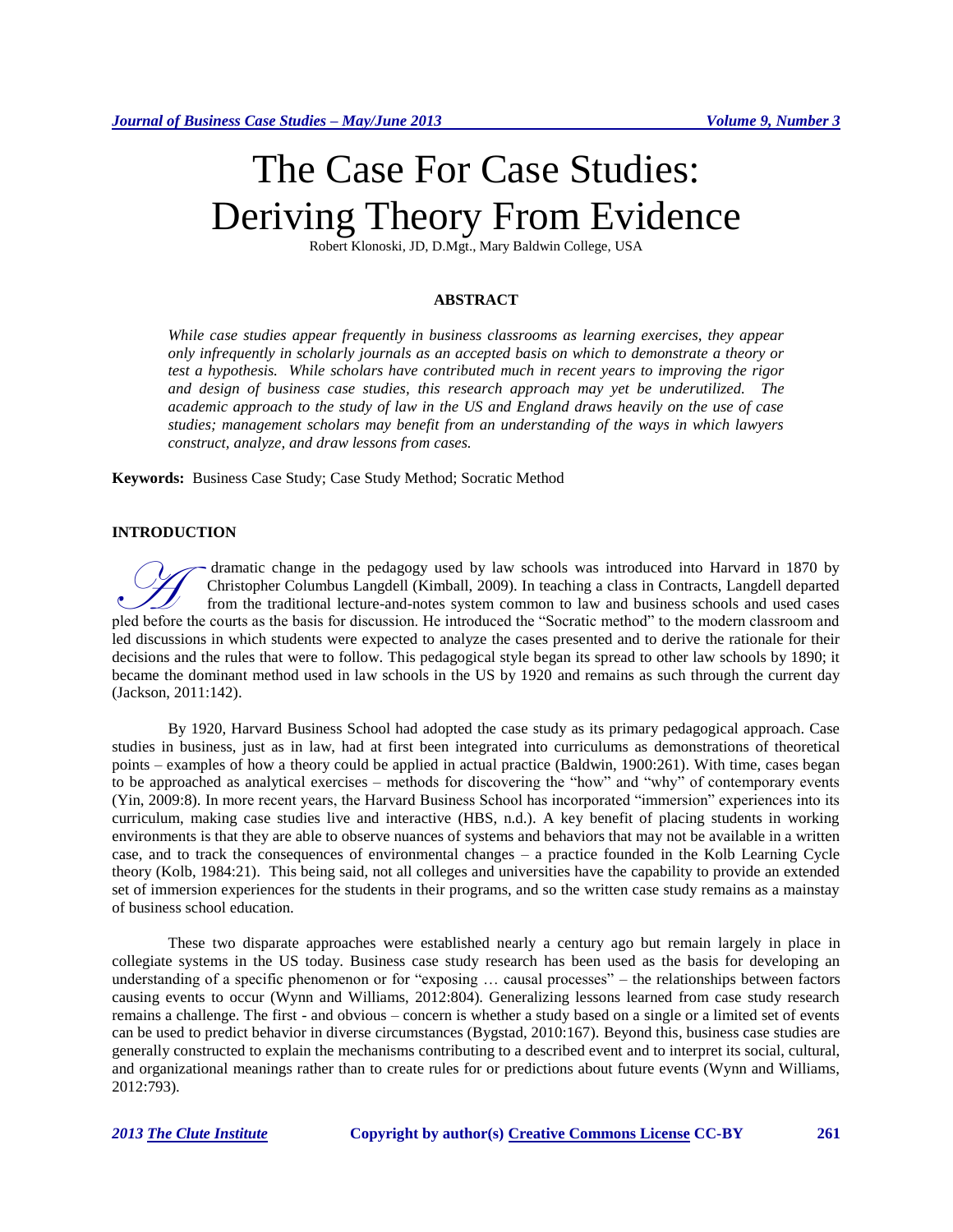## *Journal of Business Case Studies – May/June 2013 Volume 9, Number 3*

In the study of law, events are generally used to construct principles; in the study of management, principles are generally used to interpret events. In this study we ask: What are the differences in the manner in which legal and business studies approach case studies? And, as a corollary, can and under what criteria can management studies use cases to create principles?

#### **The Case Method – Epistemological Foundations**

Much research in business disciplines is based on a positivist epistemology (Wai Fong, 1986:606), namely, the idea that reality is objective and knowable and can be discovered through the scientific examination of empirical evidence. Pinpointing the evidence to be examined, however, is a step in this process which perhaps receives less attention than it merits. As Wynn and Williams aptly described it, "In order to theorize about the causes behind a series of events, it is first necessary to decompose the relevant structure into its constituent parts such as actors, rules, relationships, etc." (2012:798). Case studies are generally intended to examine a single or a limited set of circumstances in detail, to understand the "peculiarities and complexities" of an event or a situation (Stake, 1995: xi). By examining structure and context, the research endeavors to uncover those factors which contributed to or caused the effects being studied (Wynn and Williams, 2012:798). In this light, case studies have a useful purpose as one of the building blocks of a research plan.

Based in part on Wai Fong's (1986) critique of positivism as the basis of business research, Wynn and Williams (2012) convincingly argue that critical realism is a viable epistemological foundation on which to base investigations of structures and behaviors. As explained by Bhaskar and Danermark, critical realism has several advantages over alternative epistemological approaches (2006:280). They argue that reality is an objective thing, but that it is understood and interpreted by people, and that research based on this premise can be more inclusive than research that assumes either a positivist or a relativist epistemology. Further, and unlike research which tests binary hypotheses, it is not reductionist. Most pointedly, the authors argue that "critical realism indicates more clearly than the other positions the appropriate direction and context of explanatory research from the manifest phenomena to the mechanisms that produce them, in their complex co-determination" (2006:280). Precisely because it recognizes that social actors interpret reality, it does not assume that either objective reality or that actors' perceptions of it should be researched as isolated events.

Case studies provide the research framework within which an observation and analysis of behavior in relation to both structure and mechanisms can be conducted. Both aspects lend themselves to critical analysis: What was the environment and what were the events that are to be examined? How were they perceived and interpreted by the actors? What were the resultant behaviors and outcomes of this confluence of objective reality and purposeful action?

#### **The Research Framework – Approaches in Management and Law**

Over the last two decades, significant contributions to case study design in management research have been made separately by Stake and Yin. Stake provides an outline for case study design that involves six steps (2005:459- 460):

- a) Bounding the case, conceptualizing the object of the study
- b) Selecting phenomena, themes or issues (i.e., the research questions to emphasize)
- c) Seeking patterns of data to develop the issues
- d) Triangulating key observations and bases for interpretation
- e) Selecting alternative interpretations to pursue
- f) Developing assertions or generalizations about the case

Yin's guidance on case study research design was less specific than that of Stake in terms of how to collect and arrange data for analysis, but it added two steps to the process of analyzing the data (2009:34-35), instructing the researcher to determine:

**262 Copyright by author(s) [Creative Commons License](http://creativecommons.org/licenses/by/3.0/) CC-BY** *2013 [The Clute Institute](http://www.cluteinstitute.com/)*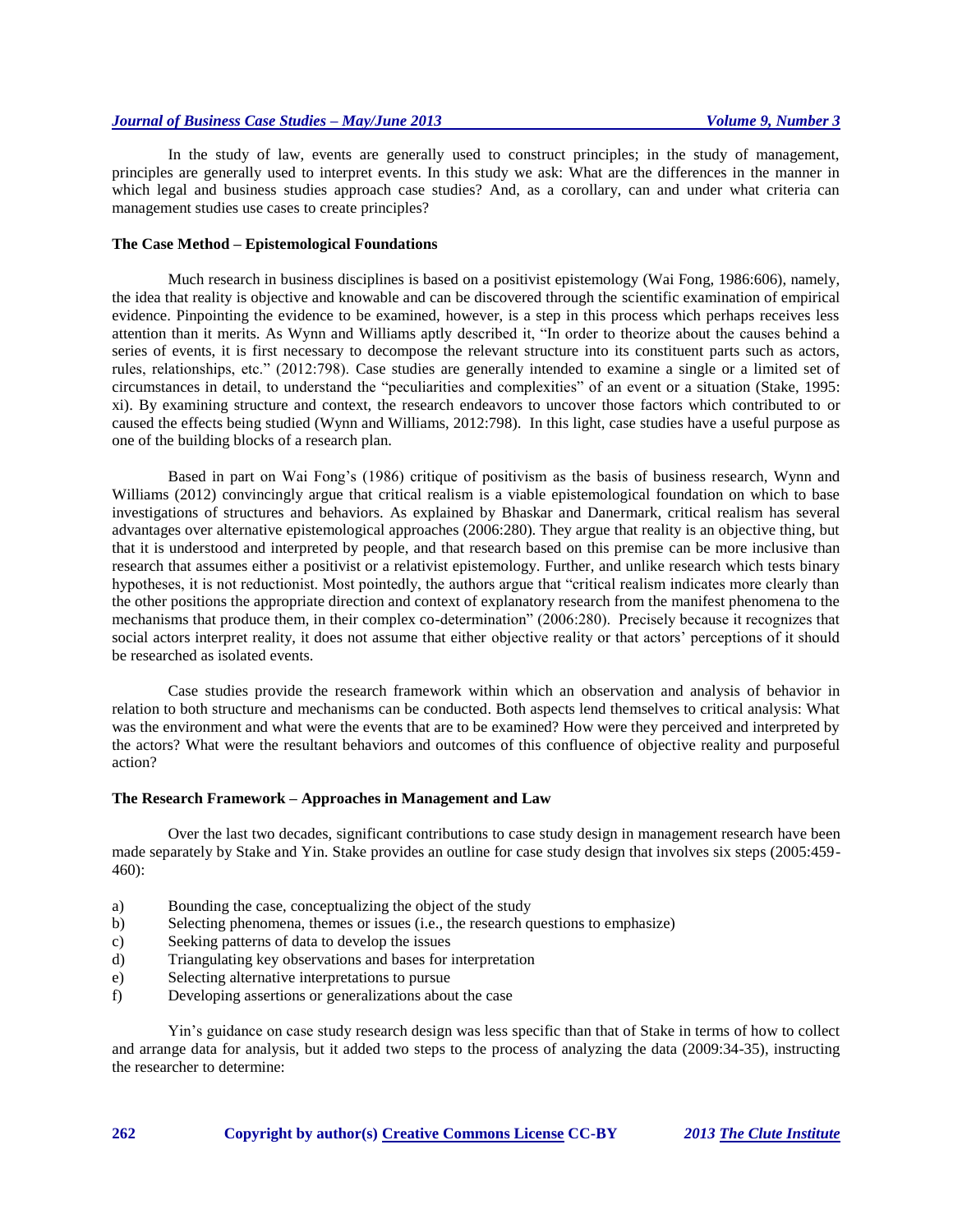- a) What data are to be collected
- b) The research propositions
- c) The units of analysis
- d) The logic linking the data to the propositions
- e) The criteria for interpreting the findings

While a more classical approach to research design would call for developing research propositions before determining what data are to be collected and the units of analysis appropriate to the question, Yin's systematic approach is a generalist one. The steps outlined could be applied to qualitative as well as quantitative research.

In legal studies, a case analysis results in a comprehensive brief – a summary of its key elements. The typical brief template consists of ten elements (Statsky and Wernet, 1995:136-137):

- a) The parties (Who are the principle actors in the case?)
- b) Their objectives
- c) The cause of action (the basis on which a law suit was filed, e.g., Brown breached her duty to pay rent under the lease contract)
- d) The defense (e.g., the lease was made in violation of a housing regulation and is unenforceable)
- e) The case history (prior proceedings)
- f) The nature of the present proceeding
- g) Key facts
- h) The "issue" to be decided
- i) The holding of the court
- j) The reasoning of the court

The legal case analysis embraces critical realism in that it examines events and mechanisms, and assumes that in a conflict plaintiffs and defendants typically have divergent motives and perceptions of reality. In determining what data is to be collected, "key facts" are limited to those that are essential to the decision to be made; collateral data as well as the introduction of non-essential parties is not permitted (Statsky and Wernet, 1995:82 et seq.). The issue to be decided and the holding are akin to the research proposition in management research. The sequence of steps differs between the two systems because in law, as opposed to management research, the conflict rather than a theory to be tested drives the process.

### **The Uses of Management Case Studies**

To understand how case studies are currently being used in management literature, a review of all of the case studies available through the Business Source Complete database between 2006 and 2012 was undertaken. In order to be able to interpret these studies, several additional constraints were placed on the search: The papers were limited to those (1) published as articles, (2) in academic journals, (3) in English, (4) with a full .pdf available. The search produced 223 results. After duplicates were eliminated, the results were scanned for relevance. As this study is limited to management topics, those cases that analyzed medical, healthcare or other scientific issues, urban planning and sociological studies, and political events were eliminated, leaving 139 usable results.

The most frequent use of the case study was for educational purposes; this category of cases included those that discussed the merits of using cases as a pedagogical tool as well as those that presented a case along with recommendations for its interpretation in a classroom setting. The next most frequent use was in interpreting either strategies or relationships – the how and why of certain decisions and the impact these decisions had on organizational design, human resource planning or resource use. Third was the analysis of external influences and their impact on the firm; these included such topics as trends in market forces, changes in available technology, and crisis management situations. Fourth was for the development of "best practices" in a variety of contexts from marketing to information technology, and fifth were those cases that considered a management theory and used a case study to demonstrate its application in a business situation.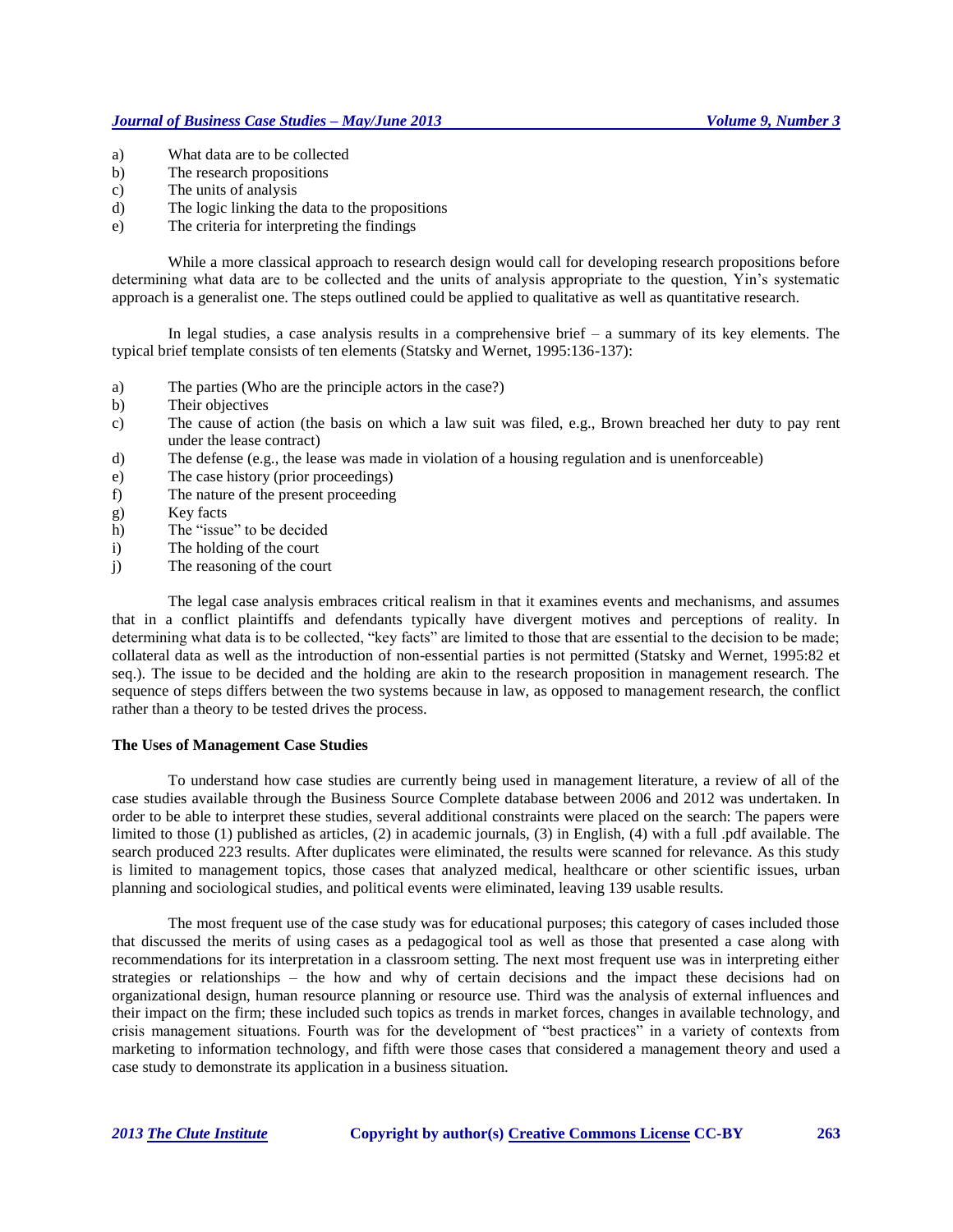| <b>Case Purpose</b>                         | <b>Frequency of Use</b> |
|---------------------------------------------|-------------------------|
| Pedagogical or instructional                | 34%                     |
| Interpreting strategies or relationships    | 18%                     |
| Development of "best practices"             | 17%                     |
| Analysis of external influences on the firm | 14%                     |
| Demonstrations of management theory         | 12%                     |
| All other                                   | 5%                      |

Source: Business Source Complete – Jan '06 to Oct '12

There were four papers that either proposed that theory could be constructed based on case study evidence or that actually developed a theory. One was a review of cases in construction and engineering management (Taylor, Dossick, and Garvin, 2011). The second was a proposal for a model of the development of spin-off ventures and was based on an analysis of 17 case studies (De Cleyn and Braet, 2010). The third was an issue-based case study defining the meaning and design of farmers' markets as public spaces and reviewed the 60 most popular farmers' markets in the U.S. to develop four design principles--permanency of design, flexibility, wholeness, and social life that characterize them (Francis, and Griffith, 2011). The fourth concerned the development of a theory describing the ways in which product concepts evolve during development and entailed a review of six cases and interviews with 51 participants in those cases (Seidel, 2007).

#### **DISCUSSION**

There are circumstances where replicating an event may be neither possible nor desirable. Situations involving crises, events where there was a loss of life or property (see: Bridgman, 2010), or other unlikely or complex circumstances may provide the basis for the development of theory. The learning opportunity that these situations provide should not be forgone simply because the situation is not one that can or should be replicated.

The case study approaches used in management and in law differ in two critical respects: (1) the degree to which data that is irrelevant or marginally relevant can be included in the case discussion, and (2) whether a policy can be developed on the basis of what is being considered. The purpose of the case discussion in law is to identify the actors, events, circumstances, and relationships necessary to a decision, and on the basis of this combination of factors to create a rule. It is a replicable decision in that once a precedent is set in a given jurisdiction; the rule may be expected to be followed given the same or a similar set of factors.

Yin argues that a case that follows the five point design outlined above is sufficient to construct a preliminary theory related to the topic being considered (2009:35), but cautions that it should "by no means be considered with the formality of grand theory in social science" (2009:36). He does, however, state that a case study can be used to test a theory or to compare a theory to a rival theory on the basis of an "analytic generalization" (2009:39), which can take the form of pattern matching (2009:136), explanation building (2009:141), time series analysis (2009:144), logic models (2009:149), or cross-case synthesis (2009: 156). Each of these forms, however, departs from the single-case-to-theory model used in legal studies.

In the cases reviewed for this study, one was an assessment of cases used to develop principles in construction and engineering, a discipline that more closely follows a physical science than a social science model. The other three articles entailed surveys of small sample sets of cases and proposed theories or principles based on commonalities within the cases studied. One of these cases provided a typology based an interpretation of events, while the other two proposed models that could be tested with further research. There were no cases found in which a theory was proposed based on a single case study.

The case approach used in legal studies more closely resembles the physical science than the social science model. While the factors being studied are not in a controlled environment, they are limited and examined within the context of their environment. Rules are derived based on evidence which is, ideally, complete but limited to that necessary to decide the case. For a management case study to be used as the basis for proposing a theory, the evidence would similarly have to satisfy the requirements of sufficiency and completeness, and be presented without extraneous material. The social science model of management makes this combination of events unlikely, although not impossible.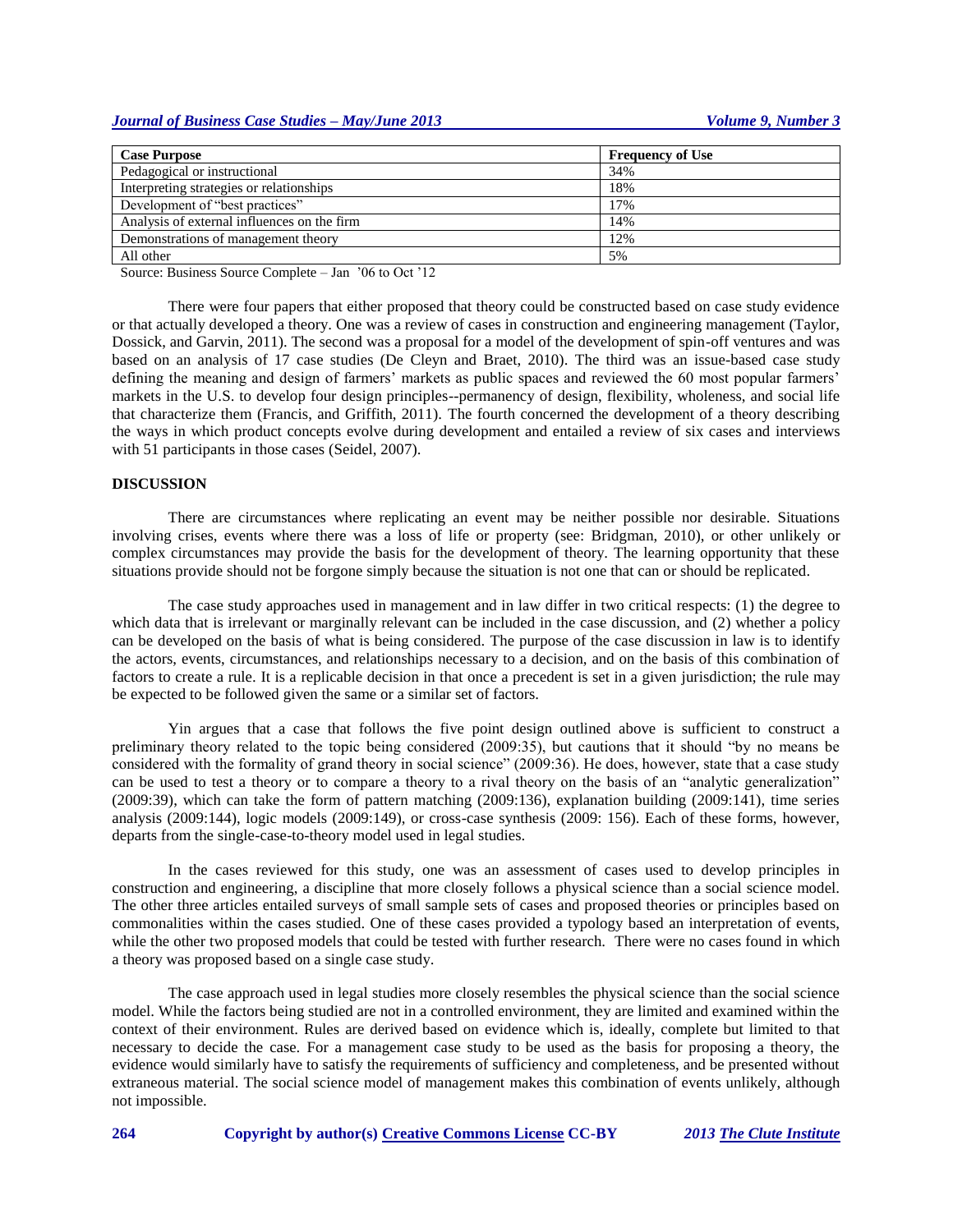## **CONCLUSION**

Given a well-constructed case, generalizable rules can be derived from a single case study and proposed for testing in subsequent studies. There are circumstances, e.g., crises, where injury to people or property has occurred, where the ability to replicate an event would be undesirable. Similarly, there are circumstances that are either so unique or complex that replication is not possible. Neither of these factors should prevent what has been studied from becoming a learning opportunity, nor should it prevent a researcher from proposing generalizations based on his or her findings.

Care should be taken, however, to ensure that the evidence on which a proposed theory may be based completely defines its context. The challenge is clear: Case studies are often used to describe complex situations, and the richness of the learning opportunity they provide includes sifting relevant from collateral data, assessing the perspectives of the actors and understanding the mechanisms by which events have occurred. Of course, the more intricate the case, the more tempting it is to investigate the impact of each of the nuances which help to shape the outcome. Nonetheless, case studies remain rich opportunities for proposing and testing management theory.

## **AUTHOR INFORMATION**

**Robert Klonoski,** JD, D.Mgt., is an Assistant Professor of Business Administration at Mary Baldwin College in Virginia, USA. His research interests include educational technologies and work motivation. He has also taught at the University of the District of Columbia, the University of Virginia and has worked in the financial services industry. Professor Klonoski holds a B.S. in Finance from Fairfield University, an M.B.A. from the University of Connecticut, a J.D. from Brooklyn Law School, and a Doctorate in Management at the University of Maryland. E-mail: [rklonosk@mbc.edu](mailto:rklonosk@mbc.edu)

#### **REFERENCES**

- 1. Baldwin, S. E. (1900). Teaching law by cases. *Harvard Law Review, 14*(4), 258-261.
- 2. Bhaskar, R., & Danermark, B. (2006). Metatheory, interdisciplinary and disability research: A critical realist perspective. *Scandinavian Journal of Disability Research, 8*(4), 278-297. doi:10.1080/15017410600914329
- 3. Bridgman, T. (2010). Beyond the manager's moral dilemma: Rethinking the 'ideal-type' business ethics case. *Journal of Business Ethics, 94*(311-322). doi:10.1007/s10551-011-0759-3
- 4. Bygstad, B. (2010). Generative mechanisms for innovation in information infrastructures. *Information and Organization (20),* 156-168.
- 5. De Cleyn, S. H., & Braet, J. (2010). The evolution of spin-off ventures: An integrated model. *International Journal of Innovation & Technology Management, 7*(1), 53-70.
- 6. Francis, M., & Griffith, L. (2011). The meaning and design of farmers' markets as public space: An issuebased case study. *Landscape Journal, 30*(2), 261-279.
- 7. Harvard Business School (n.d.) *Field: Global immersion*. Retrieved 11/1/2012 from: http://www.hbs.edu/mba/ academic- experience/FIELD/Pages/default.aspx
- 8. Kimball, B. A. (2009). *The Inception of Modern Professional Education: C. C. Langdell, 1826–1906*  (Chapel Hill: University of North Carolina Press, 2009).
- 9. Kolb, D. (1984). *Experiential Learning: experience as the source of learning and development*. Englewood Cliffs, NJ: Prentice Hall.
- 10. Seidel, V. P. (2007). Concept shifting and the radical product development process. *Journal of Product Innovation Management, 24*(6), 522-533. doi:10.1111/j.1540-5885.2007.00269.x
- 11. Smith, I. H., & Woodworth, W. P. (2012). Developing social entrepreneurs and social innovators: A social identity and self-efficacy approach. *Academy Of Management Learning & Education*, *11*(3), 390-407.
- 12. Stake, R. (1995). *The art of case study research.* Thousand Oaks, CA: Sage.
- 13. Stake, R. (2005). Qualitative case studies. In N. Denzin & Y. Lincoln (Eds.), *The Sage handbook of qualitative research* (3<sup>rd</sup> ed., pp. 443-466). Thousand Oaks, CA: Sage.
- 14. Statsky, W. & Wernet, Jr., R. J. (1995). *Case analysis and fundamentals of legal writing*, 4th ed., St. Paul, MN: West Publishing.